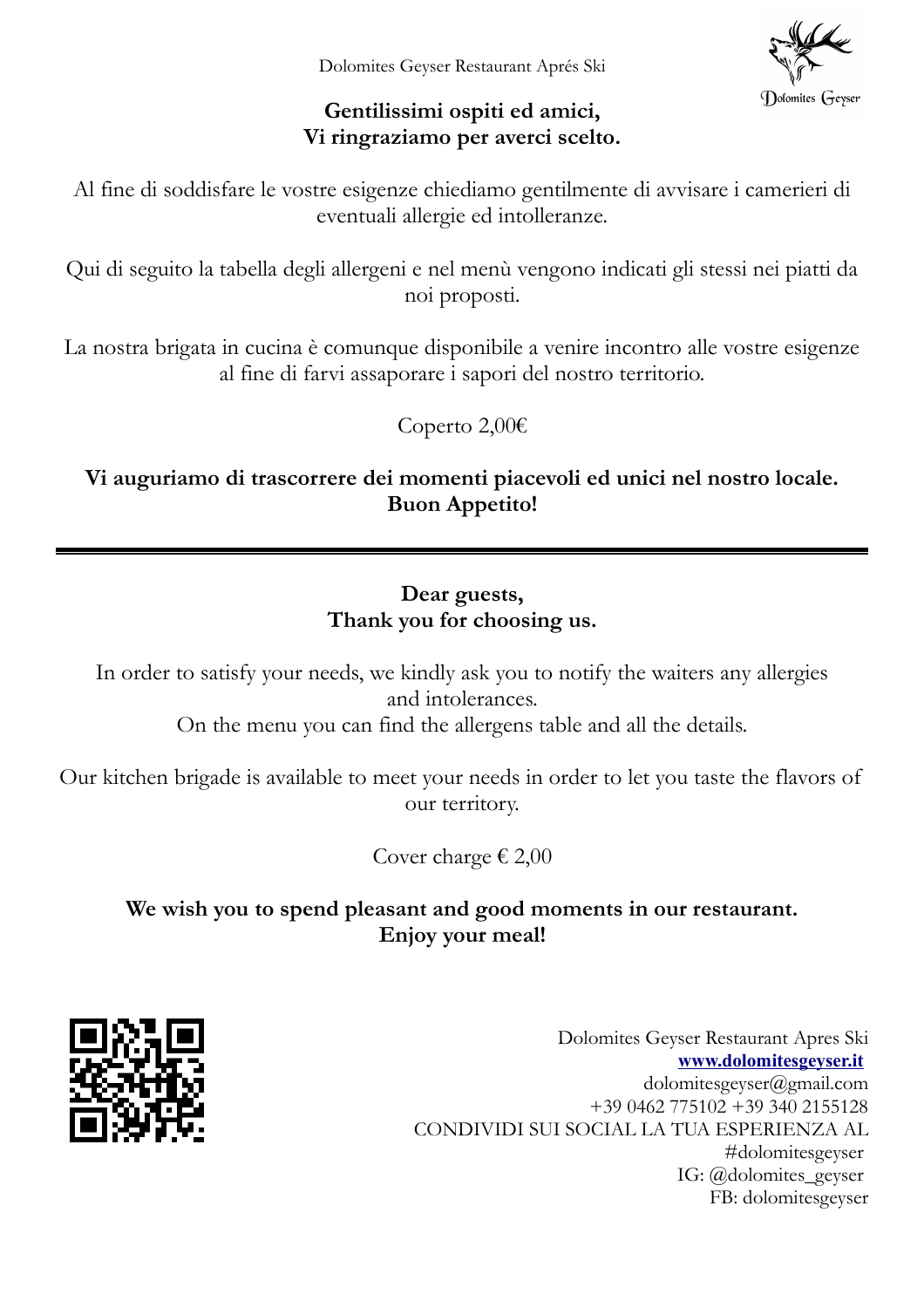### *ANTIPASTI - STARTES*

### **Tartare di manzo, composta di fragole e cipolle rosse, olandese all'aneto, spugna di pan brioches salato e frutti di cappero**

Beef Tartare, strawberry and red onion jam, hollandaise sauce with dill , brioche bread and caper fruit

Tartare vom Rindsfilet, Erdbeeremus und rote Zwiebeln, hollandaise Dillsauce und pan Brioches mit Kapern **1-3-7-10**

### **13,00€**

#### **Uovo morbido su fonduta di Cher de Fascia, porcini e crostini di pane di segale**

Soft egg, Cher de Fascia cheese sauce, rye croutons and boletus mushrooms

Weiches Ei, Cher de Fascia Käse Fondue mit Steinpilzen und Rostbrote **1-3-7 12,50€** 

### **Baccalà mantecato, riso venere soffiato, riduzione di aceto ai lamponi e limone nero fermentato**

Creamed Cod, puffed black rice, reduction of vinegar with raspberries and fermented black lemon

Stockfischpüree, Venere-Reis, Himbeereessig und gesaürte schwarze Zitrone **1-4-7 12,00€**

#### **Testina di vitello su insalata di patate, cipolle rosse in agrodolce e riduzione di balsamico**

Veal head, potato salad, sweet and sour red onions and balsamic reduction

Kalbskopf und Kartoffelsalat, rote süβsauer Zwiebeln mit Balsanessig **10**

## **12,00€**

#### **Tagliere misto per due persone**

Mixed platter, cheese and salami, for two

Gemischte Aufschnittplatte für 2 Personen **7-10 20,00€**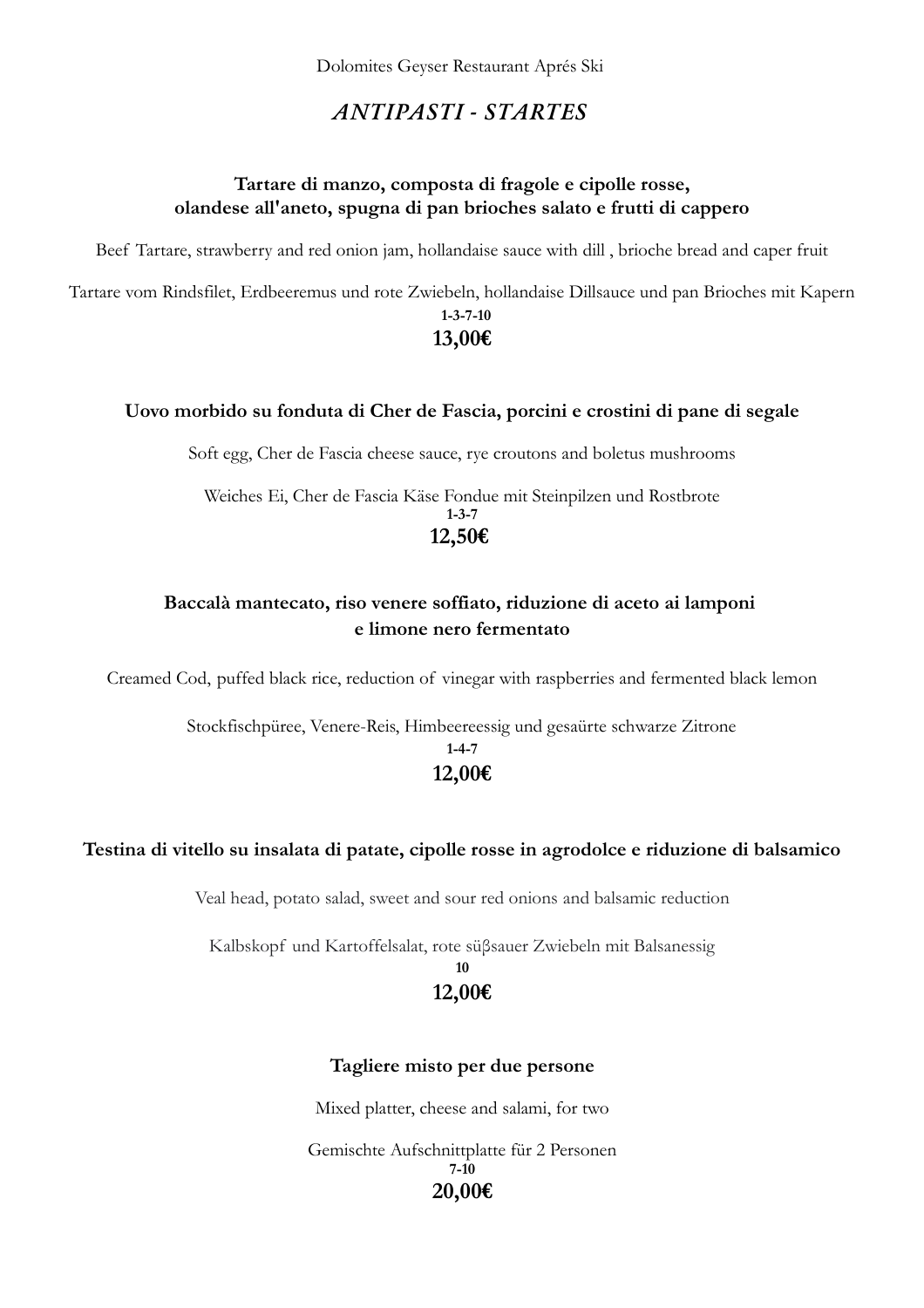Dolomites Geyser Restaurant Aprés Ski

### *PRIMI – MAIN COURSE*

### **Canederli di speck in brodo, ristretto al porto e sautè di porri**

Speck dumplings in broth, porto reduction and sautéed leeks

Speckknödel in Portowein Brühe und sautierte Lauche **1-3-7-9 10,50€**

### **Gnocchi di patate con fonduta di Puzzone e Fontina, crema di spinaci e granella di noci**

Potato gnocchi, Puzzone and Fontina cheese sauce, spinach cream and chopped walnuts

Kartoffelgnocchi mit Puzzone und Fontina Käse Fondue, Spinatcreme und Nusskörner **1-3-7-9**

# **12,00€**

### **Ravioli fatti in casa ripieni di maialino, il suo ristretto, riduzione al Trentingrana ed erba orsina**

Homemade ravioli pasta stuffed with suckling pig, Trentingrana cheese sauce and bear grass

Hausgemachte Ravioli mit Ferkelfleischfüllung, Trentingrana Käse Reduktion und Bärlauch **1-7-3-9 15,00€**

### **Risotto ai gamberi, curcuma, arancio vivo e semi di zucca salati**

Risotto with shrimps, turmeric, orange and salted pumpkin seeds Reis mit Garnelen, Kurkuma, Orange und salzigen Kürbiskörnern

> **2-8-7 15,00€**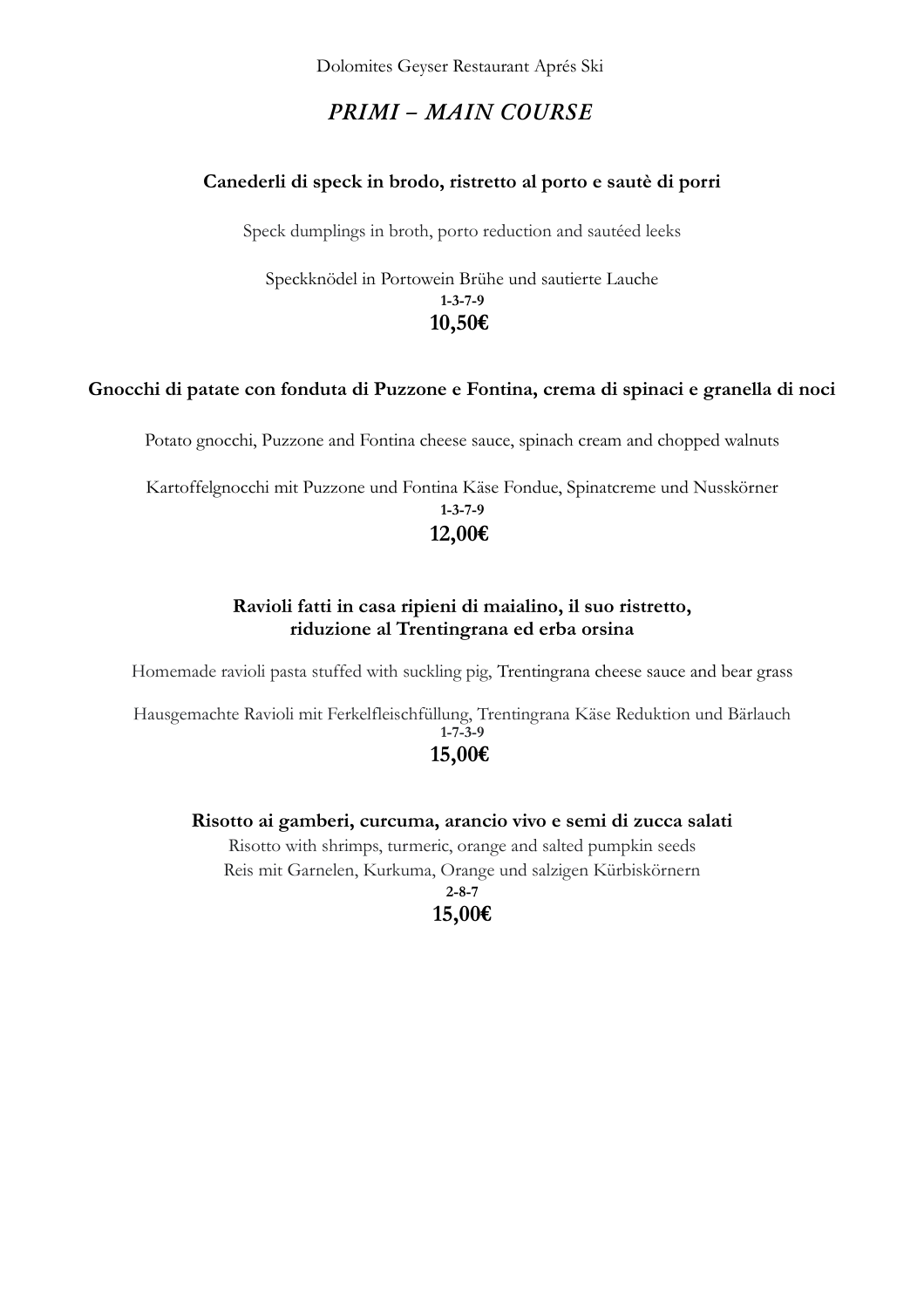### *SECONDI - SECOND COURSE*

### **Lombo di cervo in manto di camomilla e pepe rosa, millefoglie di patate e cavolo rosso stufato**

Venison loin with chamomile and pink pepper, potato millefeuille and stewed red cabbage

Hirschlende im Kamille und Rosa Pfeffer Teigmantel, Kartoffel Blätterteigschnitte und Rotkohlschmorn

#### **7 26,00€**

### **Carrè d'agnello in crosta di pane alla segale, patata dauphine, salsa yogurt all'aglio nero e verdurine**

Rack of lamb in rye bread crust, dauphinoise potato, garlic yogurt sauce and vegetables

Lammkarree im Knäckebrot Teigmantel, dauphine Kartoffel, Joghurt Sauce mit schwarzem Knoblauch und Gemüse

### **1-7 27,00€**

### **Guancia di manzo brasata, purea di cavolfiore, verza e speck soffiato**

Braised beef cheek, cauliflower puree, cabbage and puffed speck

Rindbacke Schmornbraten, Blumenkohlpüree, Wirsing und Speck **7-9 21,00€** 

#### **Tonno Tataki in crosta di sesamo, crudo di verdurine, salsa teriyaki e salsa olandese**

Sesame crusted tuna tataki, raw vegetables, teriyaki and hollandaise sauce

Tataki Thunfisch im Sesamteig, rohes Gemüse, Teriyaki Sauce und Hollandaise Sauce **1-4-6-8-11 25,00€**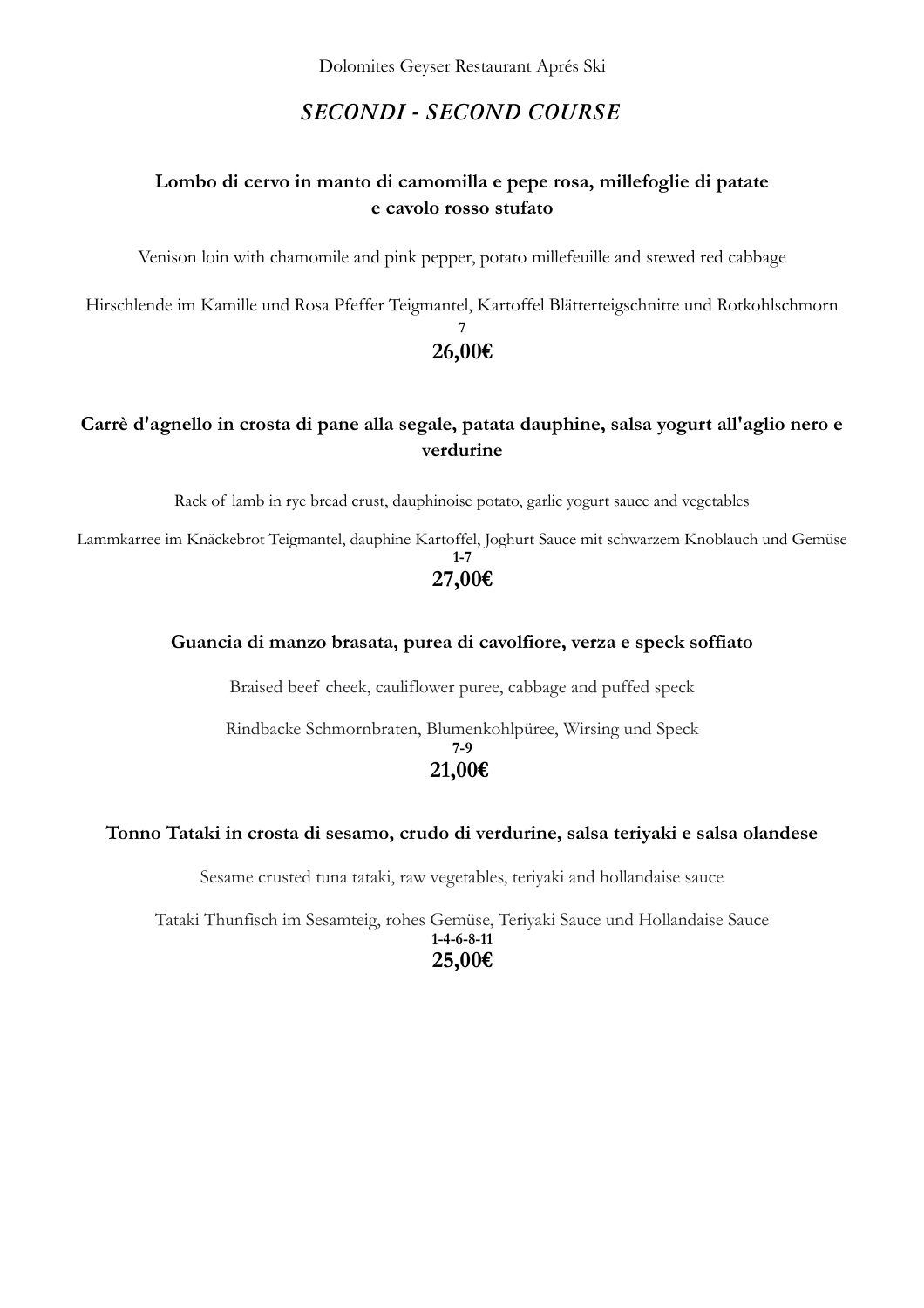Dolomites Geyser Restaurant Aprés Ski

### **CONTORNI – EXTRA SIDE DISHES**

**Verdure cotte al vapore**

Steamed vegetables - Gedämpfes Gemüse

**9**

#### **6,00€**

**Insalata di cappuccio** Gabbage salad - Krautsalat **5,00€**

**Insalata mista** Mixed Salad - Gemischter Salat **5,00€**

**Patate fritte** French fries - Pommes frites **1 4,50€** 

### *DESSERT - DESSERTS*

#### **Il nostro strudel di mele, intenso cannella e gelato alla vaniglia bourbon**

Apple strudel, cinnamon and vanilla bourbon ice cream Apfelstrudel mit Vanilleeis burbon **1-3-7**

#### **7,00€**

**Semifreddo al biscotto e yogurt, fragole e basilico**

Biscuit and yogurt semifreddo, strawberries and basil Keks und Joghurt Parfait , Erdbeere und Basilikum **1-3-7** 

# **7,00€**

**Creme brulé al pistacchio, sale rosso e gelato al fior di latte** Creme brule with pistachio, red salt and ice cream

Pistazien Creme brulè , roter Salz und Cremeeis

#### **3-7-8 7,00€**

# **Mousse al cioccolato fondente, salsa mou, arachidi e lamponi** Dark chocolate mousse, toffee sauce, peanuts and raspberries

Bitterschokolade Mousse, mou Erdnüsse Sauce und Himbeeren **3-7-8**

**7,00€**